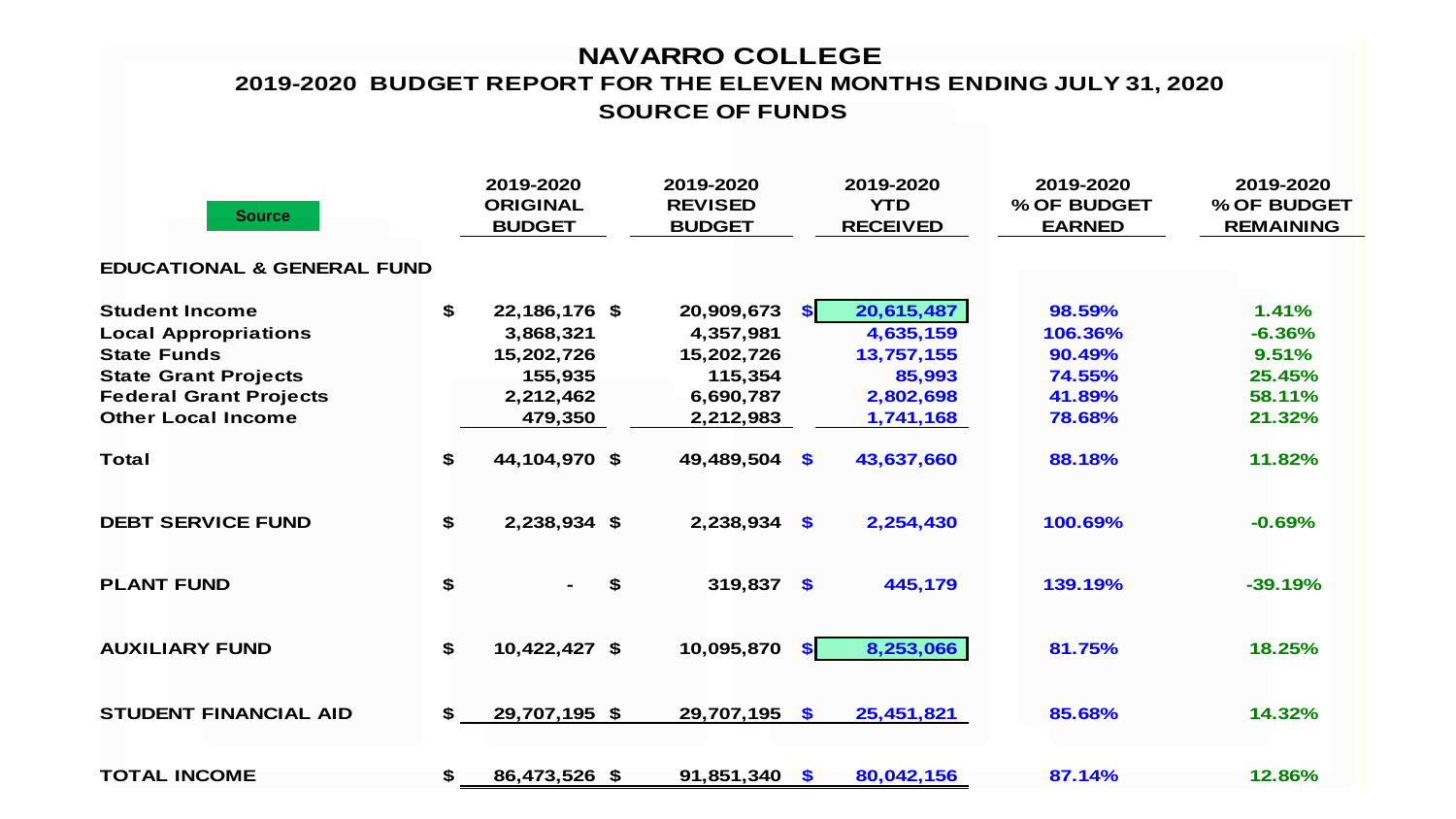## **NAVARRO COLLEGE 2018-2019 BUDGET REPORT FOR THE ELEVEN MONTHS ENDING JULY 31, 2019 SOURCE OF FUNDS**

| <b>Source</b>                         |    | 2018-2019<br><b>ORIGINAL</b><br><b>BUDGET</b> | 2018-2019<br><b>REVISED</b><br><b>BUDGET</b> | 2018-2019<br><b>YTD</b><br><b>RECEIVED</b> | 2018-2019<br>% OF BUDGET<br><b>EARNED</b> | 2018-2019<br>% OF BUDGET<br><b>REMAINING</b> |
|---------------------------------------|----|-----------------------------------------------|----------------------------------------------|--------------------------------------------|-------------------------------------------|----------------------------------------------|
| <b>EDUCATIONAL &amp; GENERAL FUND</b> |    |                                               |                                              |                                            |                                           |                                              |
| <b>Student Income</b>                 | \$ | 23,524,170 \$                                 | 21,222,918                                   | 20,385,303<br><b>SI</b>                    | 96.05%                                    | 3.95%                                        |
| <b>Local Appropriations</b>           |    | 3,929,074                                     | 3,868,321                                    | 4,163,405                                  | 107.63%                                   | $-7.63%$                                     |
| <b>State Funds</b>                    |    | 15,968,463                                    | 15,968,463                                   | 14,472,905                                 | 90.63%                                    | 9.37%                                        |
| <b>State Grant Projects</b>           |    | 875,601                                       | 741,339                                      | 513,785                                    | 69.31%                                    | 30.69%                                       |
| <b>Federal Grant Projects</b>         |    | 2,027,352                                     | 2,243,459                                    | 1,608,179                                  | 71.68%                                    | 28.32%                                       |
| <b>Other Local Income</b>             |    | 531,800                                       | 650,894                                      | 988,792                                    | 151.91%                                   | $-51.91%$                                    |
| <b>Total</b>                          | \$ | 46,856,460 \$                                 | 44,695,394 \$                                | 42,132,369                                 | 94.27%                                    | 5.73%                                        |
| <b>DEBT SERVICE FUND</b>              | \$ | 2,237,426 \$                                  | 2,237,426                                    | $\boldsymbol{\mathsf{s}}$<br>2,242,772     | 100.24%                                   | $-0.24%$                                     |
| <b>PLANT FUND</b>                     | \$ | \$                                            |                                              | 791<br>\$                                  | 0.00%                                     | 100.00%                                      |
| <b>AUXILIARY FUND</b>                 | \$ | 11,189,544 \$                                 | 10,363,442                                   | 8,210,172<br><b>SI</b>                     | 79.22%                                    | 20.78%                                       |
| <b>STUDENT FINANCIAL AID</b>          | \$ | 31,000,460 \$                                 | 30,914,460                                   | 28,236,167<br>$\mathbf{\$}$                | 91.34%                                    | 8.66%                                        |
| <b>TOTAL INCOME</b>                   | \$ | 91,283,890 \$                                 | 88,210,722 \$                                | 80,822,271                                 | 91.62%                                    | 8.38%                                        |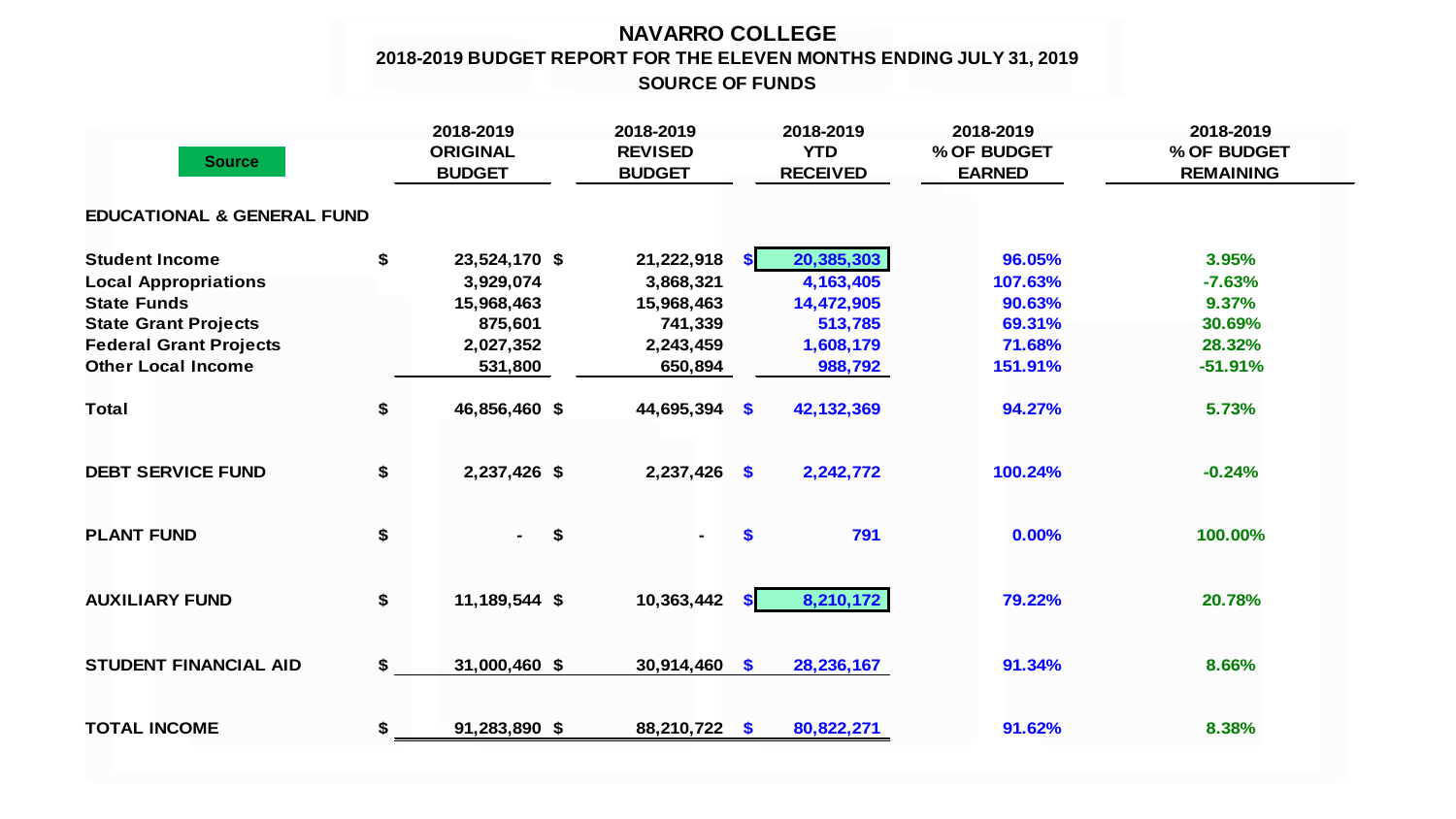## **NAVARRO COLLEGE 2019-2020 BUDGET REPORT FOR THE ELEVEN MONTHS ENDING JULY 31, 2020 DISBURSEMENT OF FUNDS**

| <b>Disbursement</b>                       |    | 2019-2020<br><b>ORIGINAL</b><br><b>BUDGET</b> | 2019-2020<br><b>REVISED</b><br><b>BUDGET</b> | 2019-2020<br><b>YTD</b><br><b>EXPENSED</b> |     | 2019-2020<br><b>OBLIGATED</b> | 2019-2020<br>% OF BUDGET<br><b>EXPENDED</b> | 2019-2020<br>% OF BUDGET<br><b>REMAINING</b> |
|-------------------------------------------|----|-----------------------------------------------|----------------------------------------------|--------------------------------------------|-----|-------------------------------|---------------------------------------------|----------------------------------------------|
| <b>EDUCATIONAL &amp; GENERAL FUND</b>     |    |                                               |                                              |                                            |     |                               |                                             |                                              |
| <b>General Administration</b>             | \$ | 2,107,981 \$                                  | 2,107,626 \$                                 | 1,864,439                                  | \$  | 187,009                       | 97.33%                                      | 2.67%                                        |
| <b>Student Services</b>                   |    | 3,486,800                                     | 3,501,082                                    | 2,885,623                                  |     | 393,879                       | 93.67%                                      | 6.33%                                        |
| <b>General Institutional</b>              |    | 4,691,316                                     | 4,652,753                                    | 4,035,474                                  |     | 389,798                       | 95.11%                                      | 4.89%                                        |
| <b>Instructional Administration</b>       |    | 1,477,745                                     | 1,395,697                                    | 1,234,219                                  |     | 116,746                       | 96.80%                                      | 3.20%                                        |
| <b>Staff Benefits</b>                     |    | 6,886,252                                     | 6,236,252                                    | 5,664,306                                  |     | 483,029                       | 98.57%                                      | 1.43%                                        |
| <b>Resident Instruction:</b>              |    |                                               |                                              |                                            |     |                               |                                             |                                              |
| Academic                                  |    | 7,446,885                                     | 7,238,511                                    | 6,444,149                                  |     | 475,735                       | 95.60%                                      | 4.40%                                        |
| Career                                    |    | 6,155,696                                     | 6,062,073                                    | 5,353,570                                  |     | 538,797                       | 97.20%                                      | 2.80%                                        |
| <b>Planetarium</b>                        |    | 83,526                                        | 82,672                                       | 79,774                                     |     | 5,458                         | 103.10%                                     | $-3.10%$                                     |
| <b>Museum</b>                             |    | 168,326                                       | 172,979                                      | 139,381                                    |     | 13,465                        | 88.36%                                      | 11.64%                                       |
| <b>Events</b>                             |    | 103,604                                       | 93,448                                       | 73,374                                     |     | 8,648                         | 87.77%                                      | 12.23%                                       |
| Library                                   |    | 458,263                                       | 472,602                                      | 422,941                                    |     | 30,305                        | 95.90%                                      | 4.10%                                        |
| <b>Community Services</b>                 |    | 2,000                                         | 1,700                                        | 30                                         |     |                               | 1.76%                                       | 98.24%                                       |
| <b>Plant Maintenance &amp; Operations</b> |    | 3,908,867                                     | 4,597,598                                    | 2,681,053                                  |     | 635,170                       | 72.13%                                      | 27.87%                                       |
| <b>Appropriations</b>                     |    | 4,920,723                                     | 6,064,782                                    | 4,855,630                                  |     | 262,788                       | 84.40%                                      | 15.60%                                       |
| <b>State Grant Projects</b>               |    | 155,935                                       | 115,354                                      | 112,406                                    |     | 11                            | 97.45%                                      | 2.55%                                        |
| <b>Federal Grant Projects</b>             |    | 2,017,025                                     | 6,495,349                                    | 2,853,546                                  |     | 376,866                       | 49.73%                                      | 50.27%                                       |
| <b>Local Grant Projects</b>               |    | 34,026                                        | 199,026                                      | 34,070                                     |     |                               | 17.12%                                      | 82.88%                                       |
| Total                                     | \$ | 44,104,970 \$                                 | 49,489,504 \$                                | 38,733,985                                 | \$  | 3,917,704                     | 86.18%                                      | 13.82%                                       |
| <b>DEBT SERVICE FUND</b>                  | \$ | 2,238,934 \$                                  | $2,238,934$ \$                               | 2,058,407                                  | \$  | 1,081                         | 91.99%                                      | 8.01%                                        |
| <b>PLANT FUND</b>                         | \$ | \$                                            | 319,837 \$                                   | 190,230                                    | \$  | 146,040                       | 105.14%                                     | $-5.14%$                                     |
| <b>AUXILIARY FUND</b>                     | \$ | 10,422,427 \$                                 | 10,095,870 \$                                | 7,741,803                                  | \$  | 1,354,212                     | 90.10%                                      | 9.90%                                        |
| <b>STUDENT FINANCIAL AID</b>              | \$ | 29,707,195 \$                                 | 29,707,195 \$                                | 25,932,788                                 | \$. | 16,500                        | 87.35%                                      | 12.65%                                       |
| <b>TOTAL DISBURSEMENTS</b>                | \$ | 86,473,526 \$                                 | $91,851,340$ \$                              | 74,657,213                                 | \$  | 5,435,537                     | 87.20%                                      | 12.80%                                       |